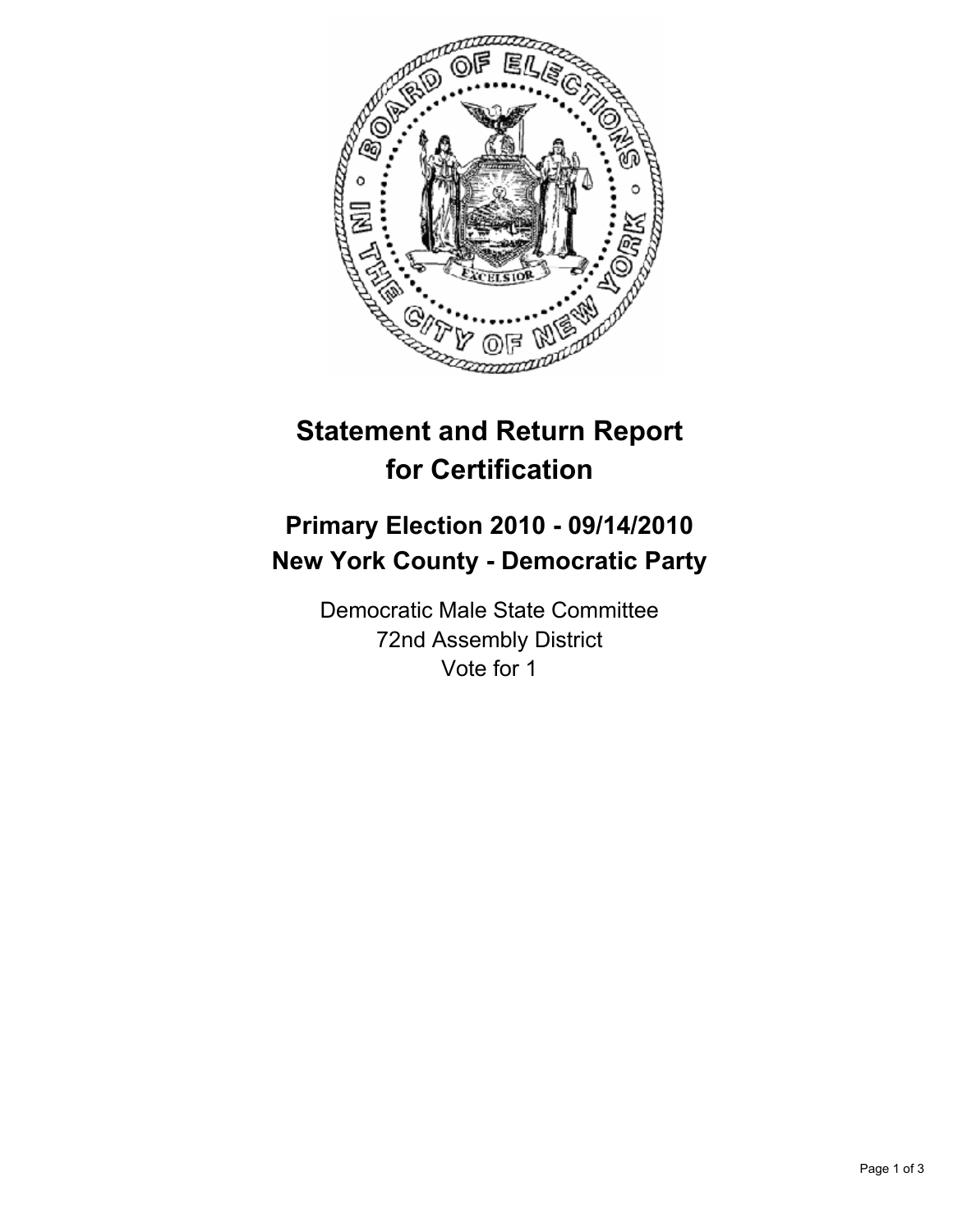

## **Assembly District 72**

| <b>PUBLIC COUNTER</b>          | 8,253 |
|--------------------------------|-------|
| <b>EMERGENCY</b>               | 0     |
| ABSENTEE/MILITARY              | 57    |
| <b>AFFIDAVIT</b>               | 113   |
| <b>MIGUEL CRUZ</b>             | 1,892 |
| <b>JUAN C HIDALGO</b>          | 1,431 |
| <b>RICARDO URENA</b>           | 1,499 |
| AQUINAS MACKEY (WRITE-IN)      | 2     |
| ARIEL FERRERA (WRITE-IN)       | 1     |
| CHARLIE FERSKO (WRITE-IN)      | 1     |
| CHEYENNE GROSS (WRITE-IN)      | 1     |
| FRANCISCO FERNANDEZ (WRITE-IN) | 1     |
| JESUS (WRITE-IN)               | 1     |
| JOHNNIE ABREU (WRITE-IN)       | 1     |
| KENNETH ECHTE (WRITE-IN)       | 1     |
| MICHAEL SEAN HARVEY (WRITE-IN) | 1     |
| MICKEY MOUSE (WRITE-IN)        | 1     |
| NO NAME (WRITE-IN)             | 50    |
| PADRE PIO (WRITE-IN)           | 1     |
| PAUL ZOROVIC (WRITE-IN)        | 1     |
| RICARDO MALDONADO (WRITE-IN)   | 1     |
| RICARDO URENA (WRITE-IN)       | 2     |
| <b>Total Votes</b>             | 4,888 |